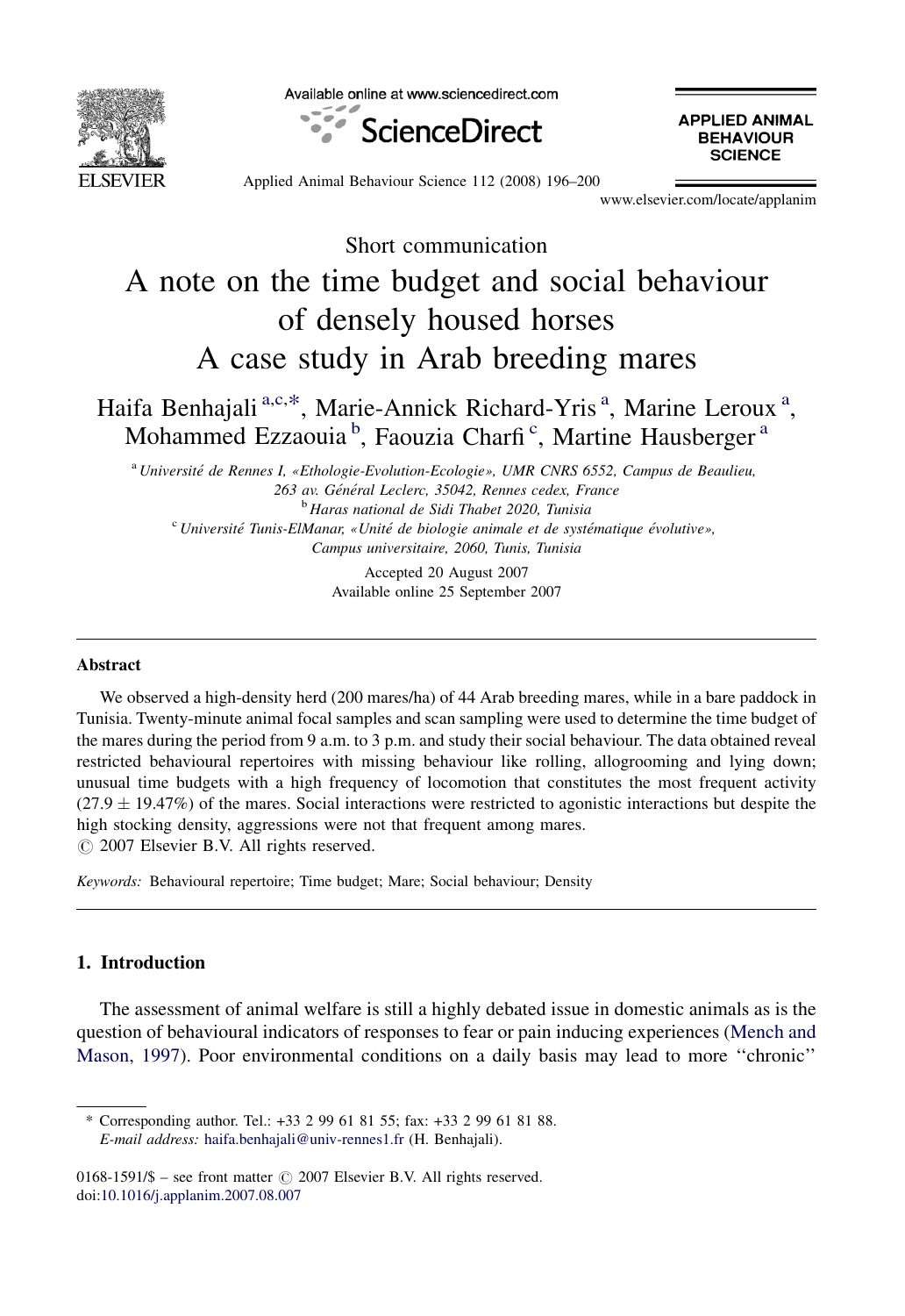effects that may be expressed through physiological (e.g. depression of immune functions; [Moberg, 1985](#page-4-0)) and behavioural (time budget and behavioural repertoire; [Waran, 1997\)](#page-4-0) reactions. It has been assumed that a restricted repertoire as compared to the behavioural repertoire expressed in the wild would be an indicator of poor welfare as would strong differences in time budget [\(Cooper and Albentosa, 2005\)](#page-3-0).

In a first approach, we studied the behaviour of horses living in a priori unfavourable conditions (high density, large group size, low foraging opportunities) and compared this repertoire and time budget to those described in other studies, both in feral or domestic horses but more appropriate living conditions.

### 2. Methods

#### 2.1. Subjects and housing conditions

The observations were made on a group of 44 pure-bred Arab mares, aged  $3-22$  years ( $\bar{x} = 9.65 \pm 5.82$ ) at the national stallion breeding facility of Sidi Thabet, located 20 km from Tunis. Mares are brought to this facility every year in order to breed with the stallions housed there. The observed mares had been present at the stud for at least 8 weeks and at most 5 months, and 26 mares were at the early stages of pregnancy at the time of the observations. Three pairs of mares, two groups of four mares and one group of three mares came from the same farm. They were housed in individual boxes at night where they received pellets (4 kg/day) and hay every morning and evening. They were released in a common paddock (bare soil,  $2200 \text{ m}^2$ ) every day from 9 a.m. to 3 p.m. No food was available then but some freshly cut grass was distributed on the ground at approximately 12 a.m. every day. It was totally consumed in less than 30 min. The ambient temperature at that time of year was about 45  $\degree$ C. Shelter was provided only by three trees (eucalyptus; the only vegetation) and water was provided *ad libitum*. The mares' density was very high: 200 mares/ha. These were the usual conditions in this facility and were not designed for the research purpose.

## 2.2. Data collection

Observations were made from the 28th of June to the 4th of July 2004 between 9 a.m. and 3 p.m. Observations were performed for each individual mare using both focal and scan samplings ([Altman, 1974\)](#page-3-0). Each mare was observed once for 20 min, using focal sampling, to record all social interactions and scan sampling every  $2 \text{ min}$  (total  $= 11 \text{ scans}$ ) to record the activity of the focused mare, the distance and identity of the closest neighbour. Distance from the closest neighbour was measured in ''horse-lengths'' (contact, 0.5, 1, 2, 3 horse-lengths from any part of the body of the focal animal). When this distance was over 3, the mare was considered as ''isolated''. The whole group of mares was observed continuously for 20 min twice a day, during which all social interactions and rare behaviour like rolling, eliminating, and vocalisations were recorded *(ad libitum* sampling).

A total of 14 group observations, 44 focal samplings and 484 scan samplings were performed. Recorded behaviour was locomotion (exploratory or active walk, trot), feeding, resting, standing alert, drinking, selfgrooming and social interactions (avoidance, retreat, flight, head threat, kick threat, bite threat, bite, kick). Time budget for each behaviour was determined as the recorded numbers of scans of each behaviour divided by the total recorded number of all the scans. Preferential social partners were identified as the most frequently closest neighbours using Chi square tests ( $p < 0.05$ ).

# 3. Results

Some behaviour commonly described in domestic groups were totally missing during scan sampling, focal samplings and group observations such as lying down, urinating or defecating,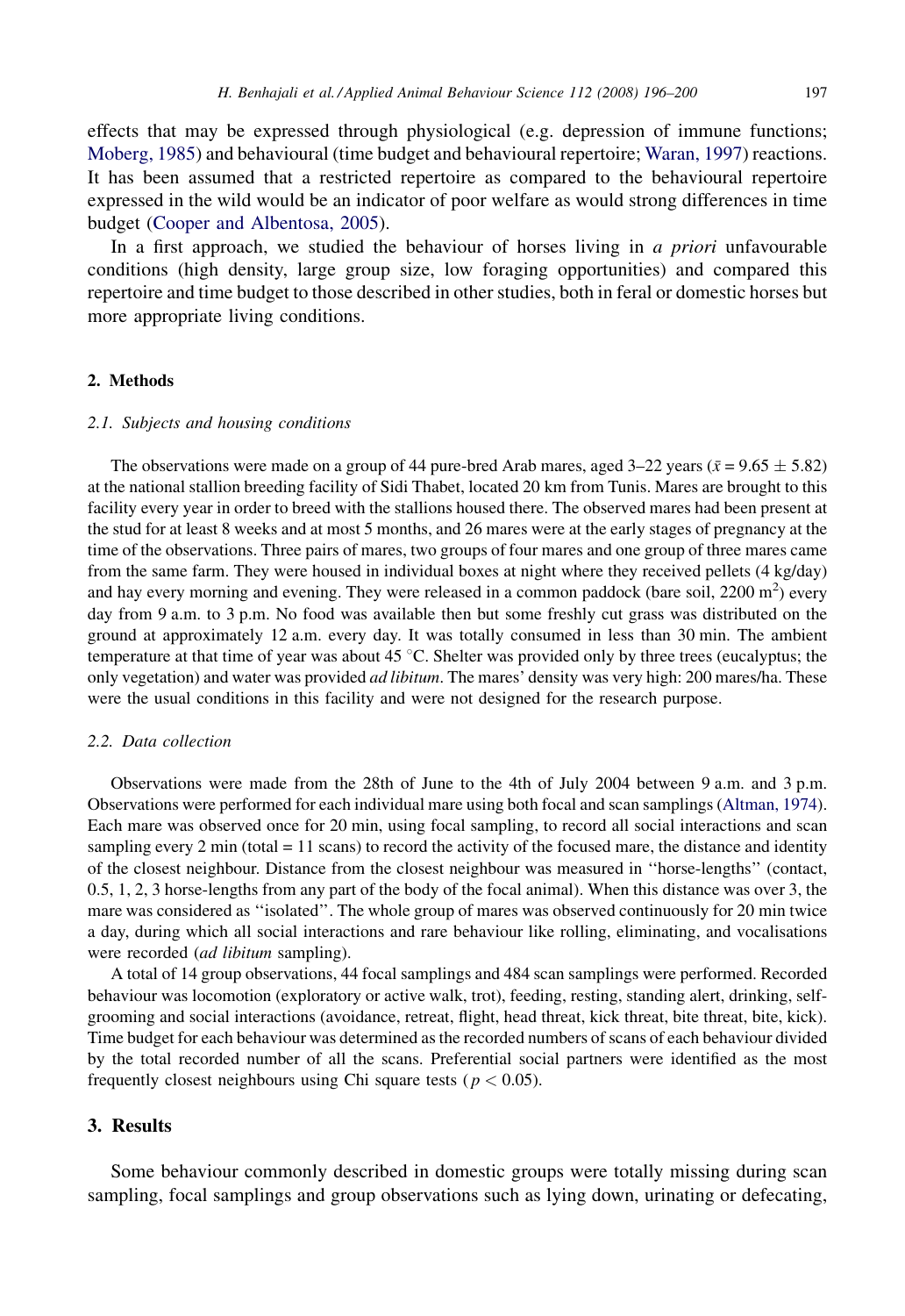| Mean $\pm$ S.D.     |
|---------------------|
| $27.90 \pm 19.47\%$ |
| $25.83 \pm 26.80$   |
| $24.17 \pm 27.79$   |
| $14.88 \pm 18.83$   |
| $4.75 \pm 7.19$     |
| $1.03 \pm 3.51$     |
| $0.83 \pm 2.64$     |
| $0.62 \pm 2.05$     |
|                     |

Time budget of observed mares: mean percentage of scans spent in the different activities  $\pm$  S.D.

<sup>a</sup> Includes pawing, sniffing own faeces, eating own faeces or sand.

while others, such as rolling or resting, standing on three feet, were very rarely observed (one and three times, respectively). Social interactions were totally restricted to agonistic behaviours: no positive social interactions and especially no allogrooming were ever seen, whether in the group or individual observations.

The mares spent most of their time  $(27.90 \pm 19.47%)$  in locomotion and especially in active walk  $(18 \pm 10.22\%)$ . Feeding and resting occupied, respectively,  $25.83 \pm 26.80\%$  and  $24.17 \pm 27.79\%$  of the time. Only 0.83% of the time was spent in social interaction (Table 1). A total of 110 agonistic interactions were recorded during the focal sampling  $(480 \text{ min})$ , i.e.  $2.5 \pm 1.4$  interactions per mare per hour. Distances from the closest neighbour were mostly between 0.5 and 1.5 horse-lengths with up to 11 individuals at less than 3 horselengths from the focal animal. However, when considering only the closest neighbour, only 10 mares out of 44 were found to have a preferential social partner. These 10 mares had only one partner with whom they tended to spend more than 70% of their time. They were not related and only two mares came from the same farm.

## 4. Discussion

Mares observed in this study showed a restricted behavioural repertoire including (a) an unusual time budget with an especially high amount of time spent in locomotion, (b) an altered social organisation with a low level of motivation for social interaction and (c) a total absence of positive social behaviour. Restriction of the behavioural repertoire involved an absence of maintenance behaviour such as lying down and rolling. Lying down has been observed from 0.4 to 5% of the time in wild and domestic conditions during the day [\(Salter and Hudson, 1979:](#page-4-0) 5%; [Kownacki et al.,](#page-4-0) [1978](#page-4-0): 3.6%; [Boyd, 1988:](#page-3-0) 0.4%). The absence of lying down and rolling might be due to spatial restrictions [\(Waring, 2003](#page-4-0)) and/or bedding preferences of individual horses [\(Houpt, 2005;](#page-4-0) [Kownacki et al., 1978](#page-4-0)). It has also been shown that horses, like sheep and cattle, do not perform this behaviour in stressful situations ([Houpt, 2005; Kim et al., 1994; Raussi et al., 2005](#page-4-0)). Finally the lack of elimination behaviour was more surprising given the observed values in other studies (once every 3–4.5 h for urination and once every 2–5 h for defecation [\(Kownacki et al., 1978; Boyd, 1988;](#page-4-0) [Waring, 2003](#page-4-0)). While urination may have been affected by the very high temperature, defecation may be affected by the lack of forage as the passage rate of the old digesta in the duodenum is affected by feed intake [\(Van Weyenberg et al., 2006](#page-4-0)). Further investigations are still needed here.

One of the most striking results was the total absence of any positive social behaviour. Although social interactions were restricted to agonistic ones, the rate of agonistic interactions

Table 1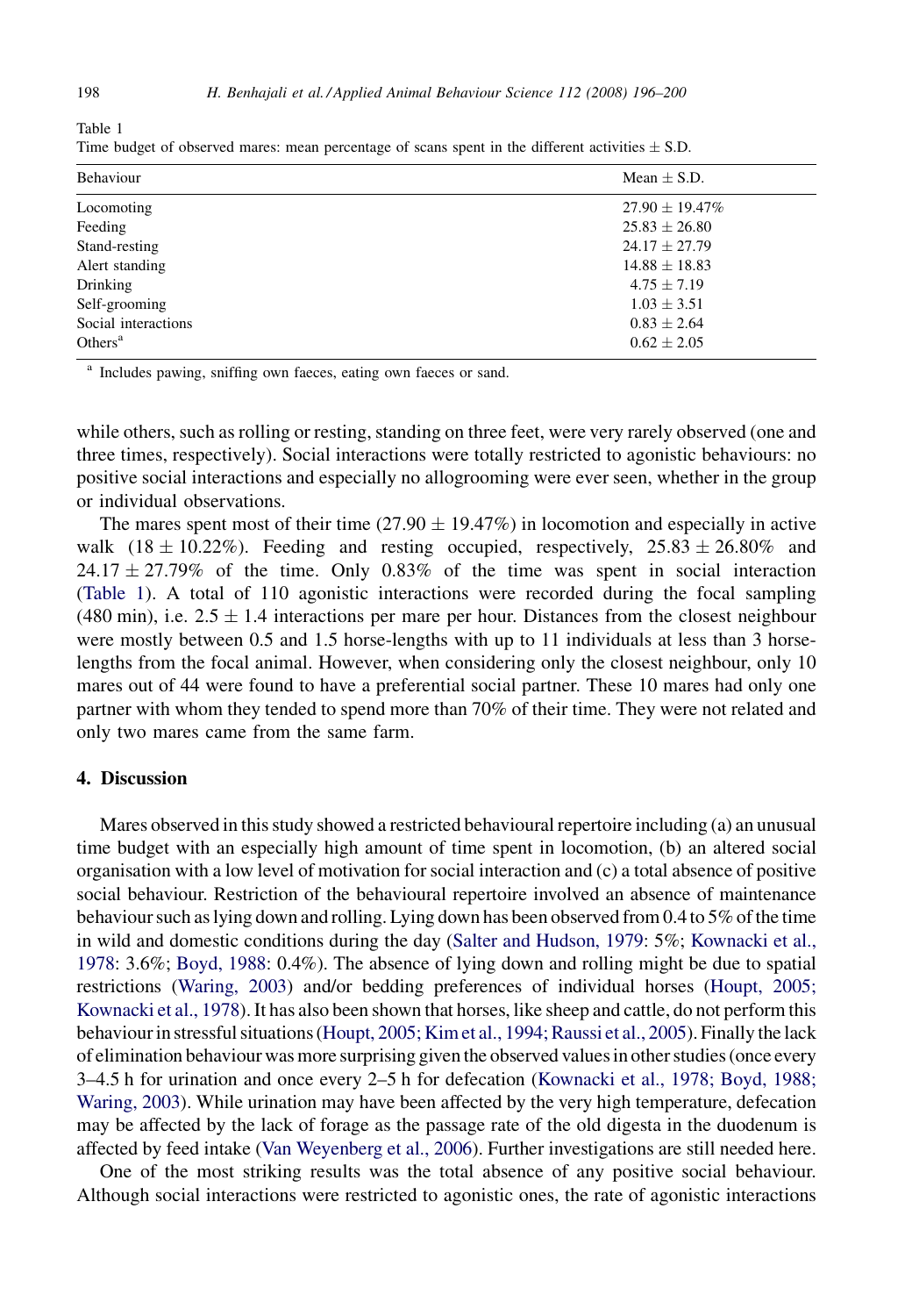<span id="page-3-0"></span>was comparable to those found in other studies (Clutton-Brock et al., 1976; Wells and von Goldschmidt-Rotschild, 1979) including in the wild (Boyd, 1988; Keiper and Receveur, 1992).

This finding is in contrast with hypotheses stipulating that aggressive as well as non-aggressive interactions will increase when horses are in close proximity ([Hogan et al., 1988\)](#page-4-0). Overall, the social organisation was poor and it appeared that the mares had few preferred partners. This is in contrast with reports of social behaviour from other studies of horse groups where preferred partners have been reported among the general characteristics of individual animals (e.g. Sigurjónsdóttir et al., 2003). This may, to some extent, explain the absence of allogrooming, as it is generally performed by close associates (e.g. [Van Dierendonck et al., 2004](#page-4-0)). Severe density and/or space restriction have been considered responsible for a decrease in non-aggressive social behaviour in pigs ([Meunier-Salaun et al., 1987](#page-4-0)) and an apparent lack of social structure in laying hens ([Hughes et al., 1997](#page-4-0)). On the contrary, the high density did not prevent the mares from a high level of locomotion; 27.9% of their time with 18% active walk which is high compared to other observations in wild and domestic horses (2–14.1% of time) [\(Kownacki et al., 1978](#page-4-0): 3.5%; Boyd, 1988: 8.5–14.1%; Duncan, 1980: 8–11%; [Duncan, 1985:](#page-4-0) 5.2–12.7%) and this higher level of locomotion could be a sign of agitation ([Houpt and Houpt, 1989](#page-4-0)). On the other hand, feeding time  $(25.83 \pm 26.8\%)$  was lower compared to the observations from other studies for free-ranging and domestic horses [\(Kownacki et al., 1978](#page-4-0): 69.6%; Duncan, 1980: 54–63%, [Duncan, 1985:](#page-4-0) 55– 63%, Boyd, 1988: 48–59%.) This can, of course, be explained by the lack of foraging opportunities in the paddock. As the time spent stand-resting by mares  $(24.17 \pm 27.79%)$  was rather comparable with those reported for feral horses (Duncan, 1980: 16–23%; [Duncan, 1985](#page-4-0): 11–21%; [Salter and Hudson, 1979:](#page-4-0) 20% of day time), it seems that the remaining time was devoted to active walking.

The results show important differences in the behavioural repertoire and time budgets of these horses as compared to reports in both natural and other domestic situations. The low level of social interactions and their restriction to agonistic behavioural displays may indicate that poor welfare conditions might prevent the motivation for social interaction in the horse. Although based on a single case study, these results bring further insights to the question of possible behavioural indicators of welfare and new research lines such as the relation between well-being and social relations.

## Acknowledgments

The authors wish to thank all the staff of FNARC (Fédération Nationale d'Amélioration de la Race Chevaline, Tunisia) for providing the facilities to complete this study. They are also grateful to Mrs Jane Hall for correcting English.

#### **References**

- Altman, J., 1974. Observational study of behaviour: sampling methods. Behaviour 49, 227–267.
- Boyd, L.E., 1988. Time budgets of adult Przewalski horses: effects of sex, reproductive status and enclosure. Appl. Anim. Behav. Sci. 21, 19–39.
- Clutton-Brock, T.H., Greenwood, P.J., Powell, R.P., 1976. Ranks and relationships in highland ponies and highland cows. Z. Tierpsychol. 41, 202–216.
- Cooper, J.J., Albentosa, M.S., 2005. Equine Behaviour and Welfare. The Domestic Horse; the Evolution, Development and Management of its Behaviour. Cambridge University Press, pp. 228–238.
- Duncan, P., 1980. Time-budgets of Camargue horses. II. Time-budgets of adult horses and weaned sub-adults. Behaviour 72, 26–49.